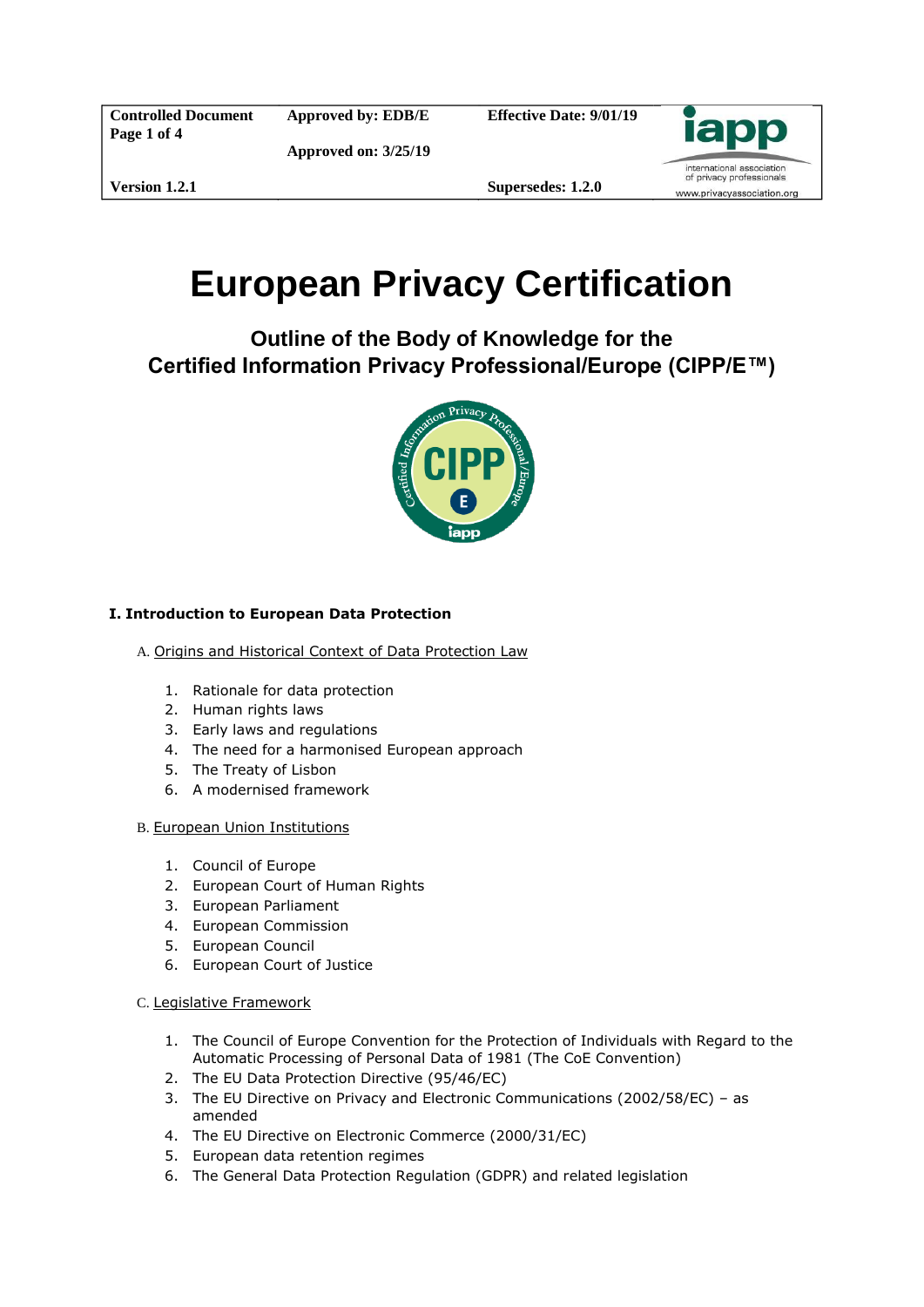## Pease International Tradeport **∙** 75 Rochester Avenue. Suite 4 **∙** Portsmouth, NH 03801 USA **∙** + 1 603.427.9200 **∙** certification@iapp.org

## **II. European Data Protection Law and Regulation**

#### A. Data Protection Concepts

- 1. Personal data
- 2. Sensitive personal data
- 3. Pseudonymous and anonymous data
- 4. Processing
- 5. Controller
- 6. Processor
- 7. Data subject

#### B. Territorial and Material Scope of the General Data Protection Regulation

- 1. Establishment in the EU
- 2. Non-establishment in the EU

#### C. Data Processing Principles

- 1. Fairness and lawfulness
- 2. Purpose limitation
- 3. Proportionality
- 4. Accuracy
- 5. Storage limitation (retention)
- 6. Integrity and confidentiality

#### D. Lawful Processing Criteria

- 1. Consent
- 2. Contractual necessity
- 3. Legal obligation, vital interests and public interest
- 4. Legitimate interests
- 5. Special categories of processing

#### E. Information Provision Obligations

- 1. Transparency principle
- 2. Privacy notices
- 3. Layered notices

#### F. Data Subjects' Rights

- 1. Access
- 2. Rectification
- 3. Erasure and the right to be forgotten (RTBF)
- 4. Restriction and objection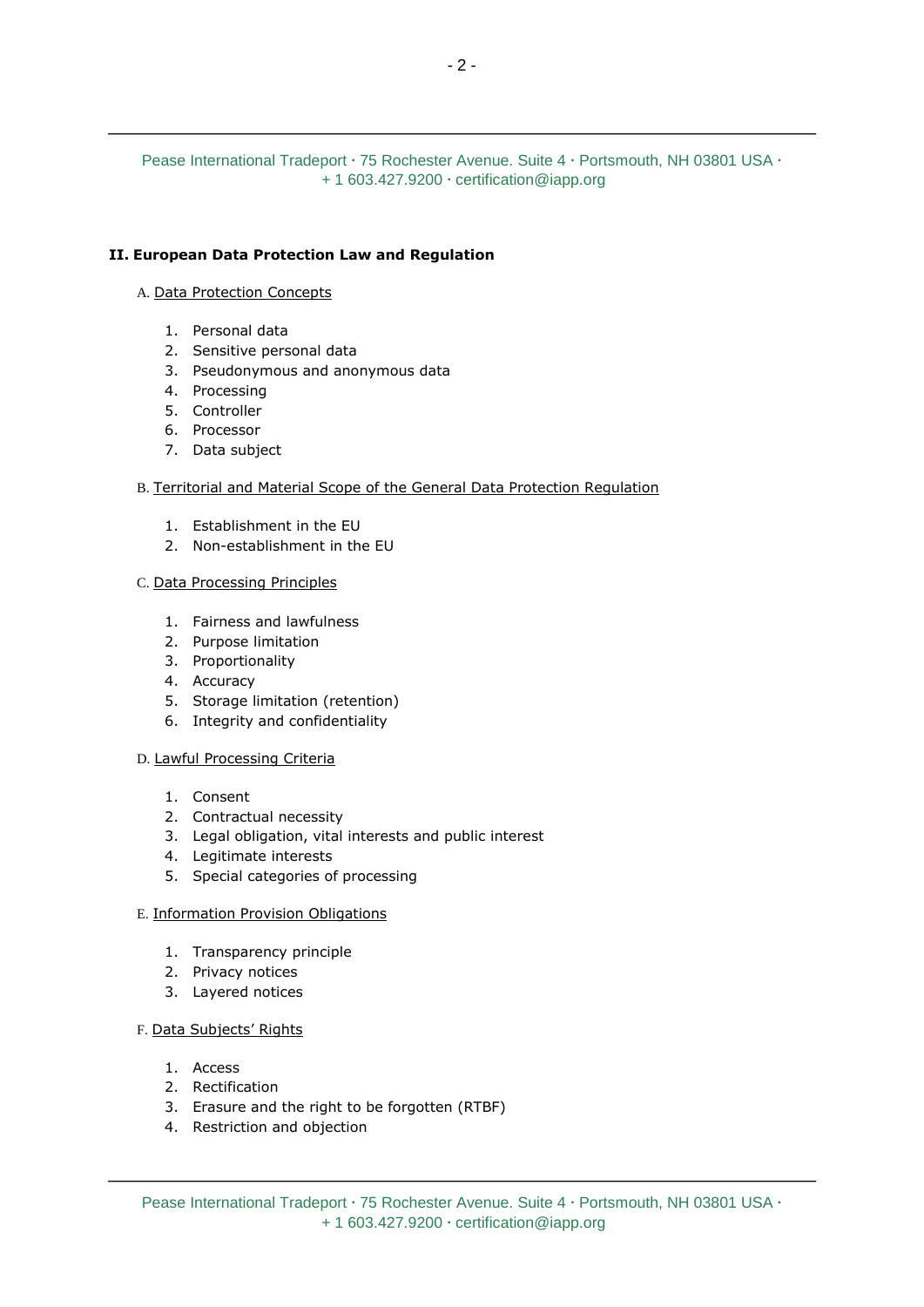- 5. Consent, including right of withdrawal
- 6. Automated decision making, including profiling
- 7. Data portability
- 8. Restrictions

## G. Security of Personal Data

- 1. Appropriate technical and organizational measures a. protection mechanisms (encryption, access controls, etc.)
- 2. Breach notification
	- a. Risk reporting requirements
- 3. Vendor Management
- 4. Data sharing

## H. Accountability Requirements

- 1. Responsibility of controllers and processors a. joint controllers
- 2. Data protection by design and by default
- 3. Documentation and cooperation with regulators
- 4. Data protection impact assessment
	- a. established criteria for conducting
- 5. Mandatory data protection officers

## I. International Data Transfers

- 1. Rationale for prohibition
- 2. Safe jurisdictions
- 3. Safe Harbor and Privacy Shield
- 4. Model contracts
- 5. Binding Corporate Rules (BCRs)
- 6. Codes of Conduct and Certifications
- 7. Derogations
- J. Supervision and enforcement
	- 1. Supervisory authorities and their powers
	- 2. The European Data Protection Board
	- 3. Role of the European Data Protection Supervisor (EDPS)

## K. Consequences for GDPR violations

- 1. Process and procedures
- 2. Infringements and fines
- 3. Data subject compensation

## **III.Compliance with European Data Protection Law and Regulation**

- A. Employment Relationship
	- 1. Legal basis for processing of employee data